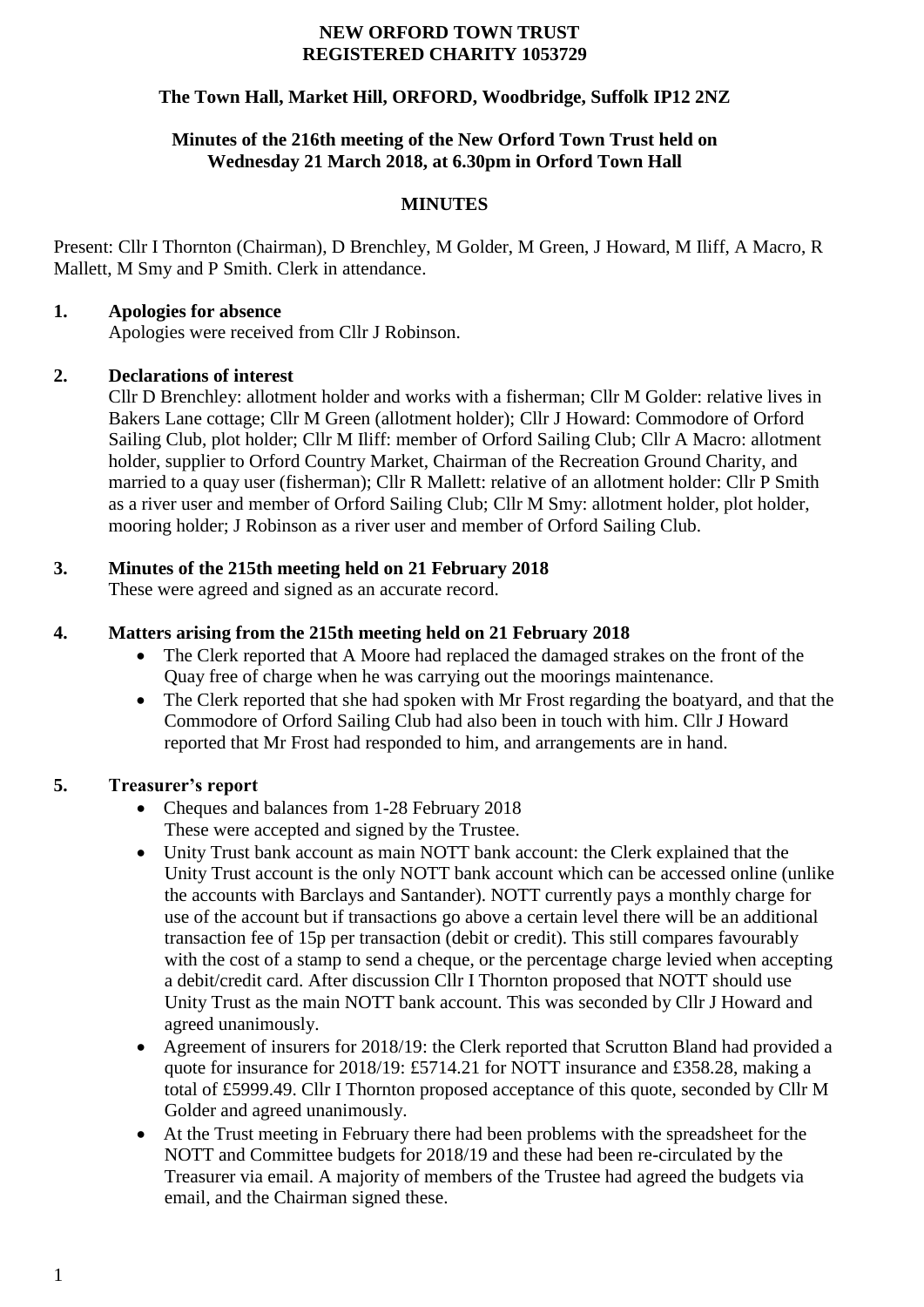### **6. Committee reports**

- Minutes of an **Estates/Highways** meeting held on 15 March 2018 (to be distributed before the meeting)
- Cllr M Golder said that she would be able to help with disposal of the old fridge.
	- o QSCP toilet refurbishment: update on progress: Cllr J Howard reported that he had visited the site that day and that the contractor was still on track to complete the work by Thursday 29 March so that the toilets could re-open before Easter. The tiling is nearly finished and the grouting will be dark grey. It had been hoped that the hand dryers could be re-used but this will not be possible, so three new ones have been ordered. However, money has been saved by not proceeding with a CCTV inspection of the drains, which is no longer required as the problem drain is not being used.
	- o Letters from parishioner regarding Millennium Wood: there had been four expressions of interest in plots for sheds in Millennium Wood, and four letters had been received from 3 parishioners expressing concern over this possible use. They were concerned about the loss of green space in the village and the effect on wildlife. Cllr J Howard pointed out that the area had had needed to be comprehensively sprayed to eradicate the invasive Himalayan Balsam, and that this treatment would continue. Cllr P Smith reported that a number of parishioners had expressed concern to him also. Cllr P Smith pointed out that a planning application for 'Formation of informal park/nature area' had been approved in 2000 though the exact boundary of this area was uncertain. Cllr J Howard considered that given this application from 2000, planning consent might be difficult to obtain for sheds on the area. One of the letters received was from Mr R Murphy who offered to take on management of the area and plant suitable trees. After discussion Cllr P Smith proposed that the Trustee should thank Mr Murphy and take him up on his kind offer. This was seconded by Cllr J Howard and agreed unanimously.

# **ACTION Clerk to liaise with Mr Murphy and respond to parishioners, and put something in Village Voice**

- Minutes of a **Riverside** meeting held on 19 March 2018 2018. The Clerk apologised that minutes were not yet available for the meeting which happened only 2 days previously. The Chairman explained that 2 emails had been received from a former Trustee about riverside issues. At the time, the Chairman had replied by email, and the points made by the former Trustee, along with the Chairman's replies to each point, will be detailed in the Riverside minutes, with the emails attached to them. These will be distributed to all members of the Trustee in the usual manner.
- The Riverside Committee had discussed tenders for moorings maintenance and these will be sent out shortly by the Clerk.
- The Riverside Committee agreed to ask Nicholas Gold to meet with the NOTT Chairman and Riverside Chairman to discuss any riverside issues.

# **7. General Trust business**

- Clerk's report on outstanding matters: dealt with in other items
- Orford Ness Memorial: someone to take on arrangements: the Clerk had received and email from former member of the Trustee Mike Finney, regarding arrangements for the installation and 'opening' of the Orford Ness memorial at the Quay on 14 July 2018. The Clerk had tried to call him to discuss this but as yet has been unsuccessful. NOTT is currently holding £1000 from the Village Fund as a donation to the memorial. It had been suggested that some of this money might be used to pay for a buffet after the opening of the Memorial, however, the Trustee felt that the money was not put aside for this purpose, and should be used for the memorial itself, with the National Trust paying for the buffet. It was agreed that the Clerk should clarify arrangements with Nick Collinson (National Trust).